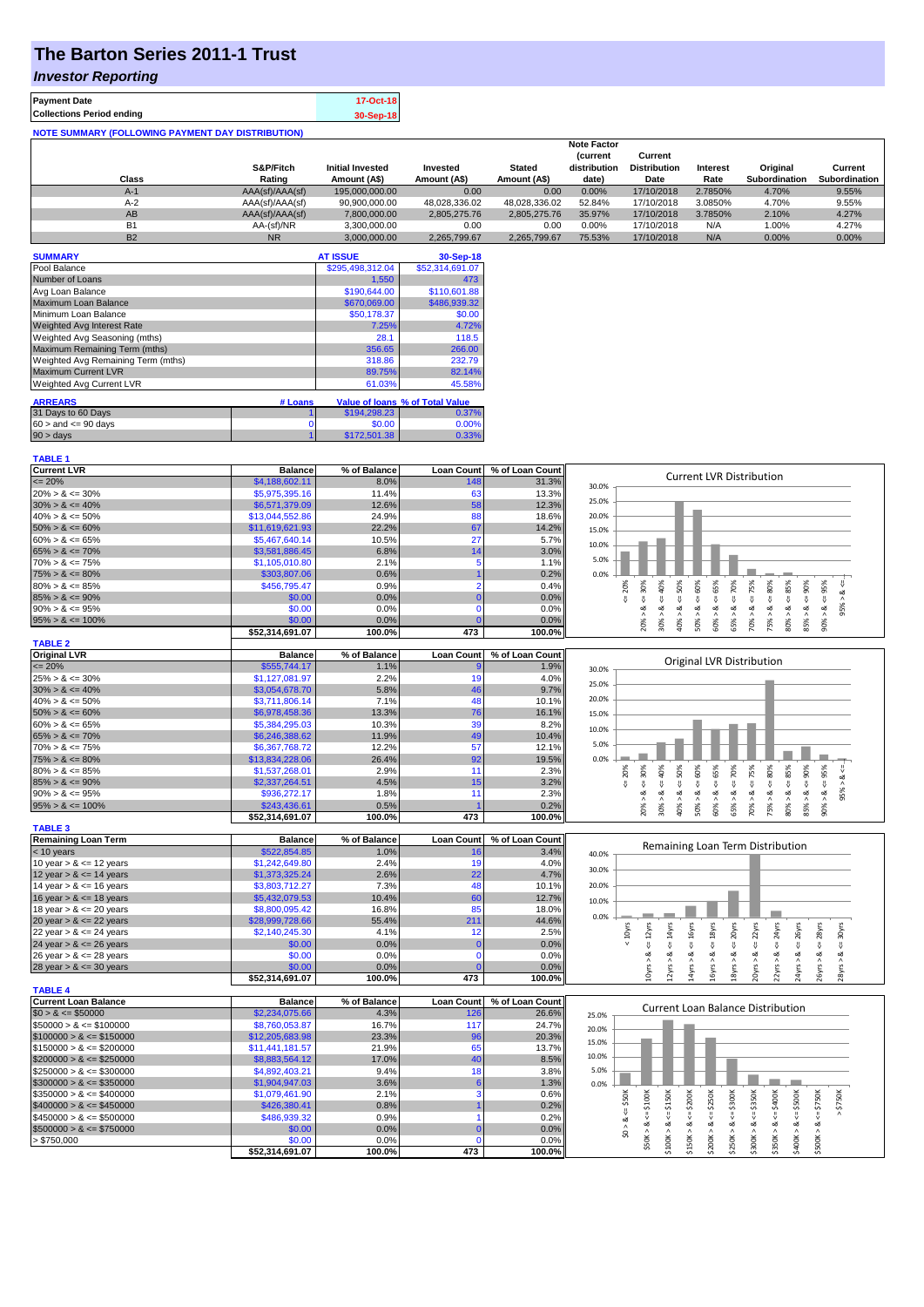# **The Barton Series 2011-1 Trust**

#### *Investor Reporting*

| <b>Payment Date</b>                                    |                                    | 17-Oct-18         |                        |                 |                                                                                                                                                                                                                                            |
|--------------------------------------------------------|------------------------------------|-------------------|------------------------|-----------------|--------------------------------------------------------------------------------------------------------------------------------------------------------------------------------------------------------------------------------------------|
| <b>Collections Period ending</b>                       |                                    | 30-Sep-18         |                        |                 |                                                                                                                                                                                                                                            |
| <b>TABLE 5</b>                                         |                                    |                   |                        |                 |                                                                                                                                                                                                                                            |
| <b>Loan Seasoning</b>                                  | <b>Balance</b>                     | % of Balance      | <b>Loan Count</b>      | % of Loan Count | Loan Seasoning Distribution                                                                                                                                                                                                                |
| $= 6$ mths<br>$> 8 \le 12$ mth                         | \$0.00<br>\$0.00                   | 0.0%              | $\Omega$               | 0.0%<br>0.0%    | 40.0%<br>35.0%                                                                                                                                                                                                                             |
| $12 > 8 \le 18$ mths                                   | \$0.00                             | 0.0%<br>0.0%      | $\Omega$               | 0.0%            | 30.0%                                                                                                                                                                                                                                      |
| $18 > 8 \le 24$ mths                                   | \$0.00                             | 0.0%              | n                      | 0.0%            | 25.0%                                                                                                                                                                                                                                      |
| $2 > 8 \le 3$ years                                    | \$0.00                             | 0.0%              |                        | 0.0%            | 20.0%                                                                                                                                                                                                                                      |
| $3 > 8 \le 4$ years                                    | \$0.00                             | 0.0%              | $\Omega$               | 0.0%            | 15.0%                                                                                                                                                                                                                                      |
| $4 > 8 \le 5$ years                                    | \$0.00                             | 0.0%              |                        | 0.0%            | 10.0%                                                                                                                                                                                                                                      |
| $5 > 8 \le 6$ years                                    | \$0.00                             | 0.0%              | 0                      | 0.0%            | 5.0%<br>0.0%                                                                                                                                                                                                                               |
| $6 > 8 \le 7$ years                                    | \$0.00                             | 0.0%              |                        | 0.0%            |                                                                                                                                                                                                                                            |
| $7 > 8 \le 8$ years                                    | \$4,501,445.26                     | 8.6%              | 28                     | 5.9%            | 6 mths<br>mths                                                                                                                                                                                                                             |
| $8 > 8 \le 9$ years                                    | \$18,081,204.37                    | 34.6%             | 133                    | 28.1%           | $7 > 8 < 8$ years<br>$8 > 8 < = 9$ years<br><= 10 years<br>$\leq 12$ mth<br>$\le$ 18 mths<br>$2 > 8 < z = 3$ years<br>$3 > 8 < 4$ years<br>$4 > 8 < = 5$ years<br>$5 > 8 < 6$ years<br>$6 > 8 < z < 7$ years<br>24<br>$\sqrt{\frac{1}{2}}$ |
| $9 > 8 \le 10$ years                                   | \$13,105,863.59                    | 25.1%             | 111                    | 23.5%           | $\stackrel{\mathtt{ad}}{\scriptstyle\wedge}$<br>જ                                                                                                                                                                                          |
| > 10 years                                             | \$16,626,177.85<br>\$52,314,691.07 | 31.8%<br>100.0%   | 20 <sup>1</sup><br>473 | 42.5%<br>100.0% | $12 > 8$ .<br>$18 > 8$<br>$\hat{\circ}$                                                                                                                                                                                                    |
| <b>TABLE 6</b>                                         |                                    |                   |                        |                 |                                                                                                                                                                                                                                            |
| Postcode Concentration (top 10 by value)               | <b>Balance</b>                     | % of Balance      | <b>Loan Count</b>      | % of Loan Count |                                                                                                                                                                                                                                            |
| 5700                                                   | \$1,857,610.51                     | 3.6%              | 2 <sup>c</sup>         | 4.2%            | Geographic Distribution                                                                                                                                                                                                                    |
| 2905                                                   | \$1,443,934.27                     | 2.8%              |                        | 1.9%            | 0.7%<br>16.3%                                                                                                                                                                                                                              |
| 2602                                                   | \$1,196,703.03                     | 2.3%              |                        | 1.7%            |                                                                                                                                                                                                                                            |
| 5159                                                   | \$1,111,691.42                     | 2.1%              | 8                      | 1.7%            |                                                                                                                                                                                                                                            |
| 2617                                                   | \$1,081,147.35                     | 2.1%              |                        | 1.3%            | 6.1%                                                                                                                                                                                                                                       |
| 2614                                                   | \$1,069,360.02                     | 2.0%              | 7                      | 1.5%            | 52.5%                                                                                                                                                                                                                                      |
| 2620                                                   | \$1,048,486.24                     | 2.0%              |                        | 1.7%            |                                                                                                                                                                                                                                            |
| 2615<br>5162                                           | \$1,022,860.57                     | 2.0%<br>1.9%      | 10<br>11               | 2.1%            |                                                                                                                                                                                                                                            |
| 5108                                                   | \$1,014,750.00<br>\$976,806.69     | 1.9%              | 8                      | 2.3%<br>1.7%    | 24.4%                                                                                                                                                                                                                                      |
|                                                        |                                    |                   |                        |                 |                                                                                                                                                                                                                                            |
| <b>TABLE 7</b>                                         |                                    |                   |                        |                 | SA ACT NSW WA Other                                                                                                                                                                                                                        |
| <b>Geographic Distribution</b>                         | <b>Balance</b>                     | % of Balance      | <b>Loan Count</b>      | % of Loan Count |                                                                                                                                                                                                                                            |
| <b>Australian Capital Territory</b><br>New South Wales | \$12,750,614.18<br>\$3,180,003.48  | 24.4%<br>6.1%     | 91<br>22               | 19.2%<br>4.7%   |                                                                                                                                                                                                                                            |
| Northern Territory                                     | \$0.00                             | 0.0%              | 0                      | 0.0%            | Metro / Non-Metro / Inner City Distribution                                                                                                                                                                                                |
| Queensland                                             | \$0.00                             | 0.0%              | $\Omega$               | 0.0%            | 0.8%                                                                                                                                                                                                                                       |
| South Australia                                        | \$27,476,684.09                    | 52.5%             | 288                    | 60.9%           | 15.9%                                                                                                                                                                                                                                      |
| Tasmania                                               | \$0.00                             | 0.0%              | $\Omega$               | 0.0%            |                                                                                                                                                                                                                                            |
| Victoria                                               | \$357,102.85                       | 0.7%              |                        | 1.1%            |                                                                                                                                                                                                                                            |
| Western Australia                                      | \$8,550,286.47                     | 16.3%             | 67                     | 14.2%           |                                                                                                                                                                                                                                            |
|                                                        | \$52,314,691.07                    | 100.0%            | 473                    | 100.0%          |                                                                                                                                                                                                                                            |
| <b>TABLE 8</b>                                         |                                    |                   |                        |                 |                                                                                                                                                                                                                                            |
| Metro/Non-Metro/Inner-City                             | <b>Balance</b>                     | % of Balance      | <b>Loan Count</b>      | % of Loan Count | 83.3%                                                                                                                                                                                                                                      |
| Metro                                                  | \$43,599,666.39                    | 83.3%             | 390                    | 82.5%           |                                                                                                                                                                                                                                            |
| Non-metro                                              | \$8,321,116.52                     | 15.9%             | 80                     | 16.9%           |                                                                                                                                                                                                                                            |
| Inner city                                             | \$393,908.16<br>\$52,314,691.07    | 0.8%<br>100.0%    | 473                    | 0.6%<br>100.0%  | ■ Metro<br>Non-metro Inner city                                                                                                                                                                                                            |
| <b>TABLE 9</b>                                         |                                    |                   |                        |                 |                                                                                                                                                                                                                                            |
| <b>Property Type</b>                                   | <b>Balance</b>                     | % of Balance      | <b>Loan Count</b>      | % of Loan Count |                                                                                                                                                                                                                                            |
| <b>Residential House</b>                               | \$48,150,915.00                    | 92.0%             | 433                    | 91.5%           | <b>Occupancy Type Distribution</b>                                                                                                                                                                                                         |
| <b>Residential Unit</b>                                | \$4,163,776.07                     | 8.0%              | 40                     | 8.5%            | 5.1%                                                                                                                                                                                                                                       |
| Rural                                                  | \$0.00                             | 0.0%              | $\Omega$               | 0.0%            |                                                                                                                                                                                                                                            |
| Semi-Rural                                             | \$0.00                             | 0.0%              | n                      | 0.0%            |                                                                                                                                                                                                                                            |
|                                                        | \$52,314,691.07                    | 100.0%            | 473                    | 100.0%          |                                                                                                                                                                                                                                            |
| <b>TABLE 10</b>                                        |                                    |                   |                        |                 |                                                                                                                                                                                                                                            |
| <b>Occupancy Type</b>                                  | <b>Balance</b>                     | % of Balance      | <b>Loan Count</b>      | % of Loan Count |                                                                                                                                                                                                                                            |
| Owner Occupied<br>Investment                           | \$49,647,792.79<br>\$2,666,898.28  | 94.9%<br>5.1%     | 446<br>27              | 94.3%<br>5.7%   |                                                                                                                                                                                                                                            |
|                                                        | \$52,314,691.07                    | 100.0%            | 473                    | 100.0%          |                                                                                                                                                                                                                                            |
| <b>TABLE 11</b>                                        |                                    |                   |                        |                 | 94.9%                                                                                                                                                                                                                                      |
| <b>Employment Type Distribution</b>                    | <b>Balance</b>                     | % of Balance      | <b>Loan Count</b>      | % of Loan Count | Owner Occupied<br>Investment                                                                                                                                                                                                               |
| Contractor                                             | \$503,647.98                       | 1.0%              |                        | 1.3%            |                                                                                                                                                                                                                                            |
| Pay-as-you-earn employee (casual)                      | \$1,278,431.95                     | 2.4%              | 11                     | 2.3%            |                                                                                                                                                                                                                                            |
| Pay-as-you-earn employee (full time)                   | \$41,846,825.78                    | 80.0%             | 361                    | 76.3%           | <b>LMI Provider Distribution</b>                                                                                                                                                                                                           |
| Pay-as-you-earn employee (part time)                   | \$3,734,486.69                     | 7.1%              | 42                     | 8.9%            | 5.7%                                                                                                                                                                                                                                       |
| Self employed<br>No data                               | \$2,027,667.35<br>\$2,923,631.32   | 3.9%<br>5.6%      | 17<br>36               | 3.6%<br>7.6%    |                                                                                                                                                                                                                                            |
|                                                        |                                    | 100.0%            | 473                    | 100.0%          |                                                                                                                                                                                                                                            |
| <b>TABLE 12</b>                                        | \$52,314,691.07                    |                   |                        |                 |                                                                                                                                                                                                                                            |
| <b>LMI Provider</b>                                    | <b>Balance</b>                     | % of Balance      | <b>Loan Count</b>      | % of Loan Count |                                                                                                                                                                                                                                            |
| QBE                                                    | \$49,322,792.96                    | 94.3%             | 456                    | 96.4%           |                                                                                                                                                                                                                                            |
| Genworth                                               | \$2,991,898.11                     | 5.7%              | 17                     | 3.6%            |                                                                                                                                                                                                                                            |
|                                                        | \$52,314,691.07                    | 100.0%            | 473                    | 100.0%          |                                                                                                                                                                                                                                            |
| <b>TABLE 13</b>                                        |                                    |                   |                        |                 | 94.3%                                                                                                                                                                                                                                      |
| <b>Arrears</b>                                         | <b>Balance</b>                     | % of Balance      | <b>Loan Count</b>      | % of Loan Count | $\blacksquare$ QBE<br>Genworth                                                                                                                                                                                                             |
| <= 0 days                                              | \$49,571,106.10                    | 94.8%             | 458                    | 96.8%           |                                                                                                                                                                                                                                            |
| $0 >$ and $\leq 30$ days                               | \$2,376,785.36                     | 4.5%              | 13                     | 2.7%<br>0.2%    |                                                                                                                                                                                                                                            |
| $30 >$ and $\leq 60$ days<br>$60 >$ and $\leq 90$ days | \$194,298.23<br>\$0.00             | 0.4%<br>0.0%      | n                      | 0.0%            | Interest Rate Type Distribution<br>17.4%                                                                                                                                                                                                   |
| $90 > \text{days}$                                     | \$172,501.38                       | 0.3%              |                        | 0.2%            |                                                                                                                                                                                                                                            |
|                                                        | \$52,314,691.07                    | 100.0%            | 473                    | 100.0%          |                                                                                                                                                                                                                                            |
| <b>TABLE 14</b>                                        |                                    |                   |                        |                 |                                                                                                                                                                                                                                            |
| <b>Interest Rate Type</b>                              | <b>Balance</b>                     | % of Balance      | <b>Loan Count</b>      | % of Loan Count |                                                                                                                                                                                                                                            |
| Variable                                               | \$43,195,102.45                    | 82.6%             | 40 <sup>4</sup>        | 84.8%           |                                                                                                                                                                                                                                            |
| Fixed                                                  | \$9,119,588.62                     | 17.4%             | 72                     | 15.2%           |                                                                                                                                                                                                                                            |
|                                                        | \$52,314,691.07                    | 100.0%            | 473                    | 100.0%          | 82.6%                                                                                                                                                                                                                                      |
| <b>TABLE 15</b><br><b>Weighted Ave Interest Rate</b>   | <b>Balance</b>                     | <b>Loan Count</b> |                        |                 | Variable Fixed                                                                                                                                                                                                                             |
| <b>Fixed Interest Rate</b>                             | 4.34%                              | 72                |                        |                 |                                                                                                                                                                                                                                            |